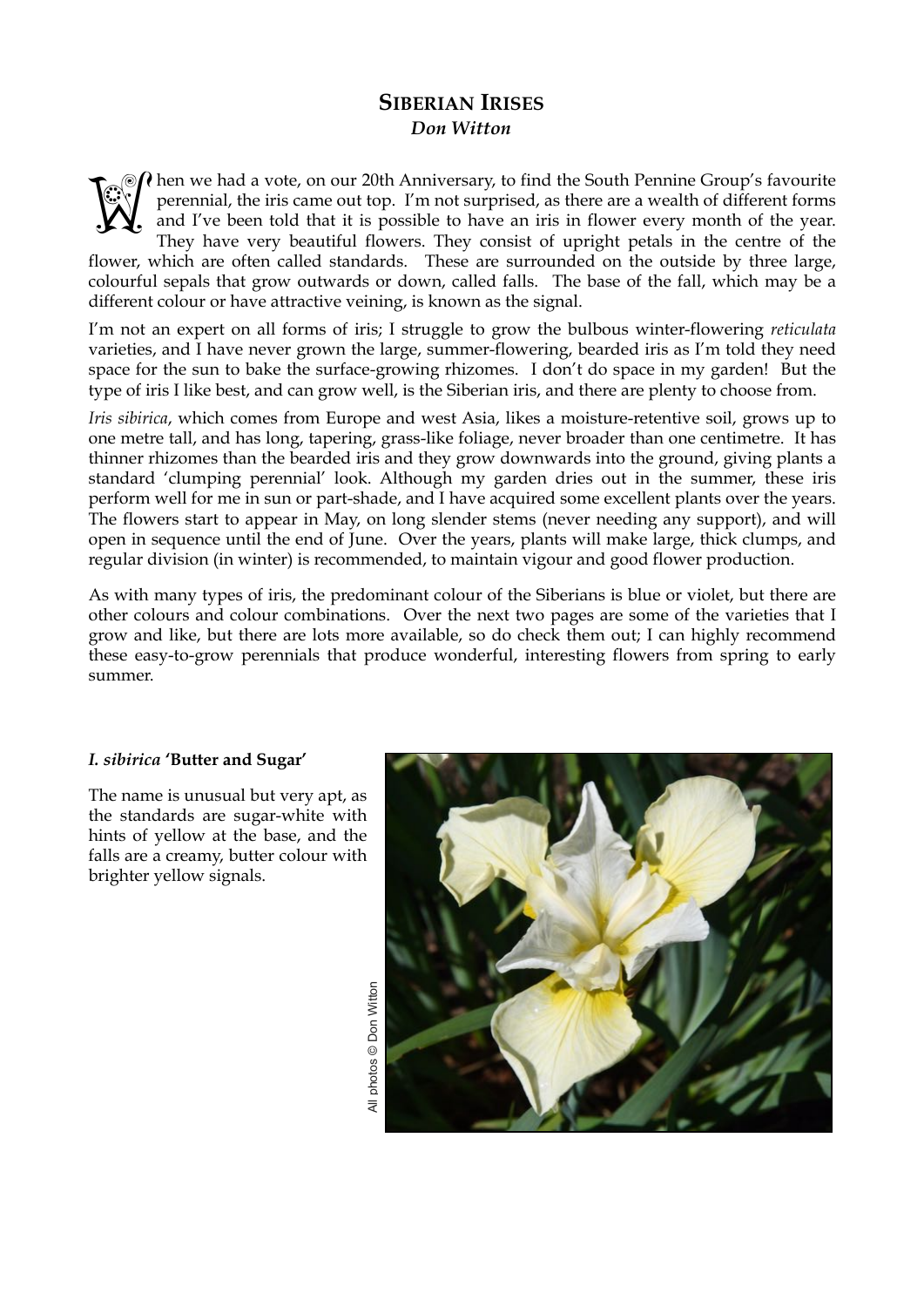# *I. sibirica* **'Dance Ballerina Dance'**

This cultivar, with a rather unusual name, has ruffled pale blueish-white standards. The palest lilac-pink falls are unusual in having yellow signals with purple veining.



# *I. sibirica* **'Snow Queen'**

Various cultivars named 'Snow…' introduce white flowers to the palette, and the one I grow is 'Snow Queen'. It has white standards and falls, but the signals are yellow. The yellow does not detract from the whiteness of the bloom, and this plant earns its keep in my white border.



#### *I. sibirica* **'Melton Red Flare'**

In flower, this plant was an impulse buy, as I loved the colour. It is not red, but a very unusual strident cerise colour, with the veined signals being yellow and white.